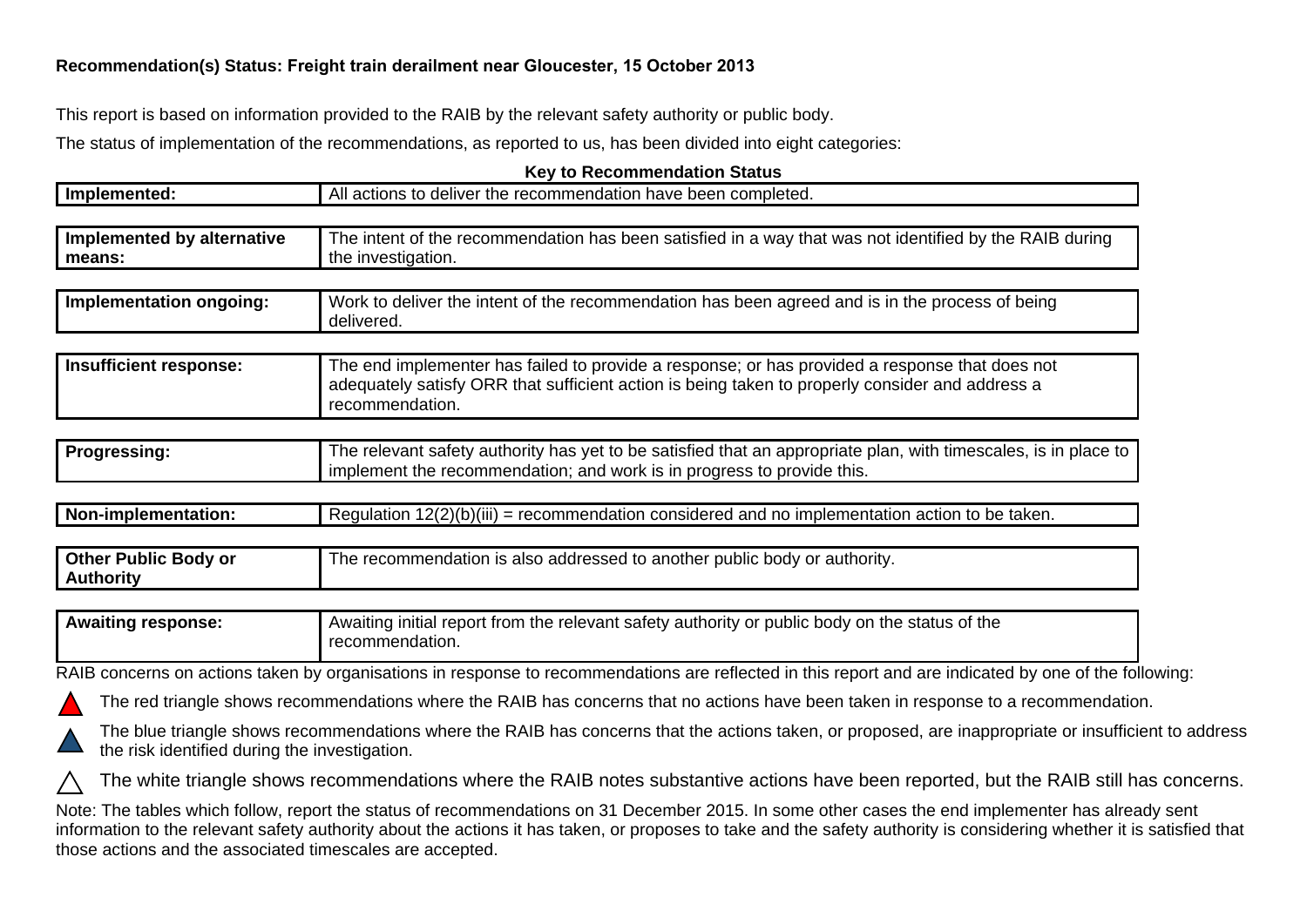| Number/ Date/ Report No/<br><b>Inv Title / Current Status</b>   |                                                                   | <b>Safety Recommendation</b>                                                                                                                                                                                                                                                                                                                                                                                                                                                                                                                                       | Summary of current status (based on ORR's report to<br>RAIB)                                                                                                                  |
|-----------------------------------------------------------------|-------------------------------------------------------------------|--------------------------------------------------------------------------------------------------------------------------------------------------------------------------------------------------------------------------------------------------------------------------------------------------------------------------------------------------------------------------------------------------------------------------------------------------------------------------------------------------------------------------------------------------------------------|-------------------------------------------------------------------------------------------------------------------------------------------------------------------------------|
| 1                                                               | 15/10/2013<br>20/2014<br>Freight train derailment near Gloucester | The intent of the recommendation is to reduce the possibility of<br>new track defects developing due to the installed drainage not<br>preventing water ingress from the local water table, which could                                                                                                                                                                                                                                                                                                                                                             | ORR has reported that Network Rail has reported that it has<br>taken actions in response to this recommendation.<br>ORR proposes to take no further action unless they become |
|                                                                 | Status: Implemented                                               | give rise to a risk of derailment.<br>Network Rail should review the effectiveness of the drainage in<br>the area where the train derailed (between 118 miles 60 chains<br>and 118 miles 40 chains on the up main line between Lydney<br>and Gloucester) to confirm if the work that was undertaken to<br>improve the drainage, when the track was renewed in March<br>2014, will control the risk of water from the local water table<br>affecting the track's vertical geometry and the recurrence of a<br>cyclic top track defect (paragraphs 194a.i and 195a). | aware that the information provided becomes inaccurate.                                                                                                                       |
| $\overline{c}$                                                  | 15/10/2013<br>20/2014                                             | The intent of the recommendation is to reduce the risk of<br>derailment from cyclic top track defects.                                                                                                                                                                                                                                                                                                                                                                                                                                                             | ORR has reported that Network Rail has reported that it has<br>completed actions taken in response to this recommendation.                                                    |
| Freight train derailment near Gloucester<br>Status: Implemented |                                                                   | Network Rail should revise its processes for the management of<br>cyclic top track defects. It should:                                                                                                                                                                                                                                                                                                                                                                                                                                                             | ORR proposes to take no further action unless they become<br>aware that the information provided becomes inaccurate.                                                          |
|                                                                 |                                                                   | a) review the requirement that immediate action cyclic top track<br>defects must be repaired within 36 hours to understand if it is<br>feasible for an effective repair to be made in this timescale, and<br>if not, mandate the actions that must be taken to mitigate the risk<br>due to the cyclic top track defect until an effective repair can be<br>planned and made (paragraph 194a.iv);                                                                                                                                                                   |                                                                                                                                                                               |
|                                                                 |                                                                   | b) provide guidance, which is briefed out to its track<br>maintenance staff, on how to make effective repairs to cyclic top<br>track defects. This guidance should tell track maintenance staff<br>not to carry out manual repair work that is only aimed at<br>breaking the cyclic top track defect into sections of track with<br>poor vertical track geometry, unless the risk presented by the<br>residual poor vertical track geometry is assessed and mitigating<br>actions taken (such as the imposition of a speed restriction)<br>(paragraph 194a.iv);    |                                                                                                                                                                               |
|                                                                 |                                                                   | c) review the adequacy of its processes for imposing and<br>removing emergency speed restrictions applied for cyclic top<br>track defects. This is to assure itself that there are adequate<br>controls in place for<br>the removal of cyclic top related speed restrictions. Such<br>controls could include an assessment of the track's vertical<br>geometry, carried out after trains have run over the repaired<br>track, but before line speed is restored (paragraphs 194a.iv and<br>195b); and                                                              |                                                                                                                                                                               |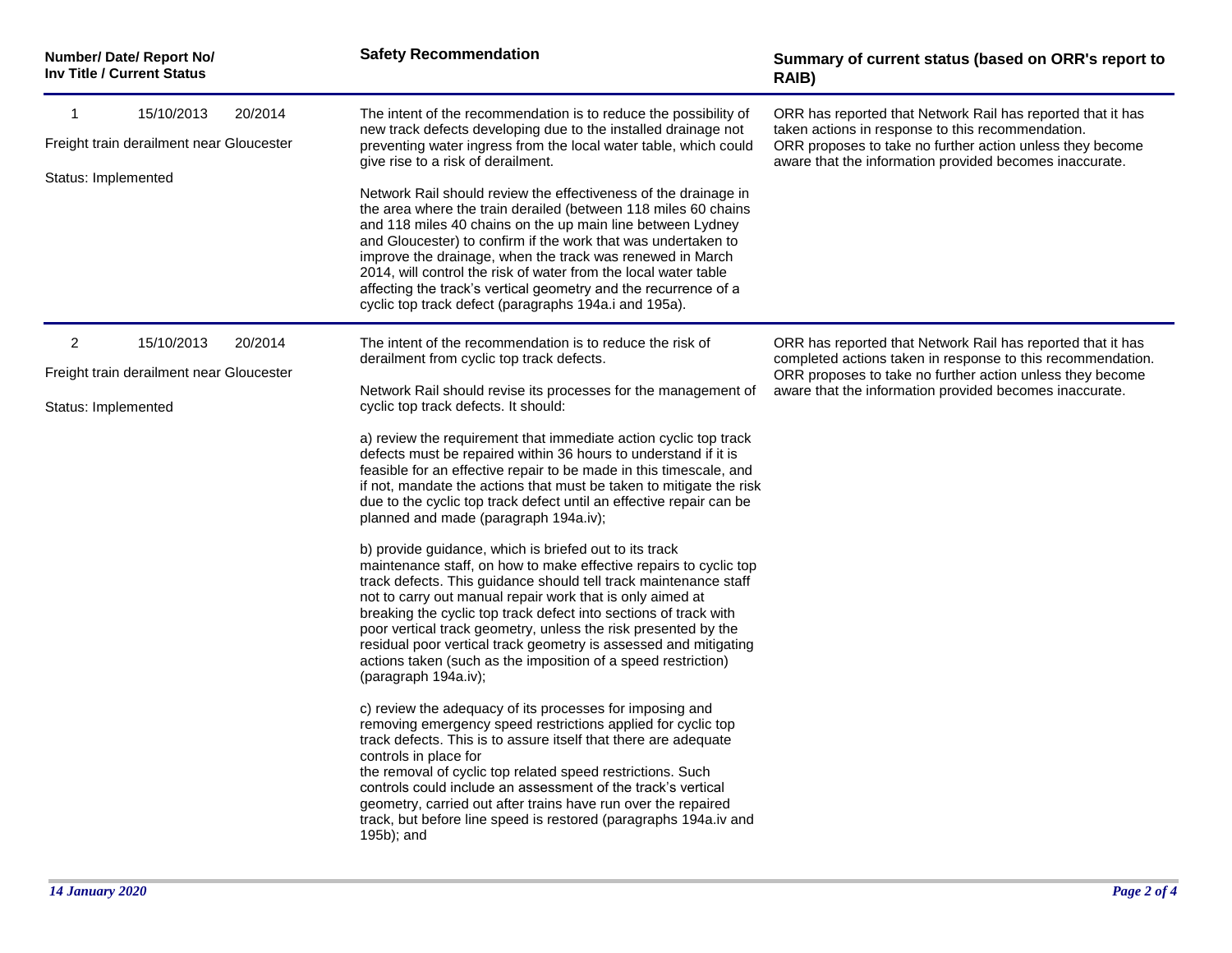| Number/ Date/ Report No/<br>Inv Title / Current Status          |         | <b>Safety Recommendation</b>                                                                                                                                                                                                                                                                                                                                                                                                       | Summary of current status (based on ORR's report to<br>RAIB)                                                                                                                                                      |
|-----------------------------------------------------------------|---------|------------------------------------------------------------------------------------------------------------------------------------------------------------------------------------------------------------------------------------------------------------------------------------------------------------------------------------------------------------------------------------------------------------------------------------|-------------------------------------------------------------------------------------------------------------------------------------------------------------------------------------------------------------------|
|                                                                 |         | d) have a process in place that raises the visibility of repetitive<br>cyclic top track defects, so that senior management responsible<br>for the local maintenance team are made aware of it and can<br>monitor the actions being taken to address the cyclic top<br>(paragraphs 195b and 207).                                                                                                                                   |                                                                                                                                                                                                                   |
| 3<br>15/10/2013                                                 | 20/2014 | The intent of the recommendation is to enable maintenance staff<br>to know if their repair work has been sufficiently effective to                                                                                                                                                                                                                                                                                                 | ORR has reported that Network Rail has reported that it has<br>completed actions taken in response to this recommendation.                                                                                        |
| Freight train derailment near Gloucester                        |         | correct the reported track geometry defect.                                                                                                                                                                                                                                                                                                                                                                                        | ORR proposes to take no further action unless they become<br>aware that the information provided becomes inaccurate.                                                                                              |
| Status: Implemented                                             |         | Network Rail should provide its maintenance staff with a method<br>of measuring repairs to vertical track geometry which provides<br>early confirmation that the repairs undertaken have been<br>effective (paragraph 194a.iii).                                                                                                                                                                                                   |                                                                                                                                                                                                                   |
| 4<br>15/10/2013                                                 | 20/2014 | The intent of the recommendation is to provide maintenance                                                                                                                                                                                                                                                                                                                                                                         | ORR has reported that Ntework Rail has reported that it has                                                                                                                                                       |
| Freight train derailment near Gloucester                        |         | staff with a way of making effective repairs to vertical track<br>geometry faults on steel sleeper track.                                                                                                                                                                                                                                                                                                                          | completed the actions taken (by alternative means) in response<br>to this recommendation. ORR proposes to take no further action<br>unless they become aware that the information provided<br>becomes inaccurate. |
| Status: Implemented by alternative means                        |         | Network Rail should investigate methods of making more<br>effective repairs to vertical track geometry faults on steel sleeper<br>track, especially if the underlying formation is poor or the ballast<br>is contaminated. Any methods that are identified by this work<br>should then be incorporated into<br>procedures and Track Work Information Sheets, and briefed out<br>to its track maintenance staff (paragraph 194a.ii) |                                                                                                                                                                                                                   |
| 15/10/2013<br>5                                                 | 20/2014 | The intent of the recommendation is to ensure that when a                                                                                                                                                                                                                                                                                                                                                                          | ORR has reported that RSSB has reported that it has                                                                                                                                                               |
| Freight train derailment near Gloucester<br>Status: Implemented |         | vehicle's dynamic behaviour is assessed to identify whether its<br>ride performance is compatible with the railway infrastructure in<br>Great Britain (this may include infrastructure that does not<br>comply with Technical Specifications for Interoperability), the<br>susceptibility of its ride performance to track geometry with cyclic<br>top is included in this assessment.                                             | completed actions taken in response to this recommendation.<br>ORR proposes to take no further action unless they become<br>aware that the information provided becomes inaccurate.                               |
|                                                                 |         |                                                                                                                                                                                                                                                                                                                                                                                                                                    |                                                                                                                                                                                                                   |